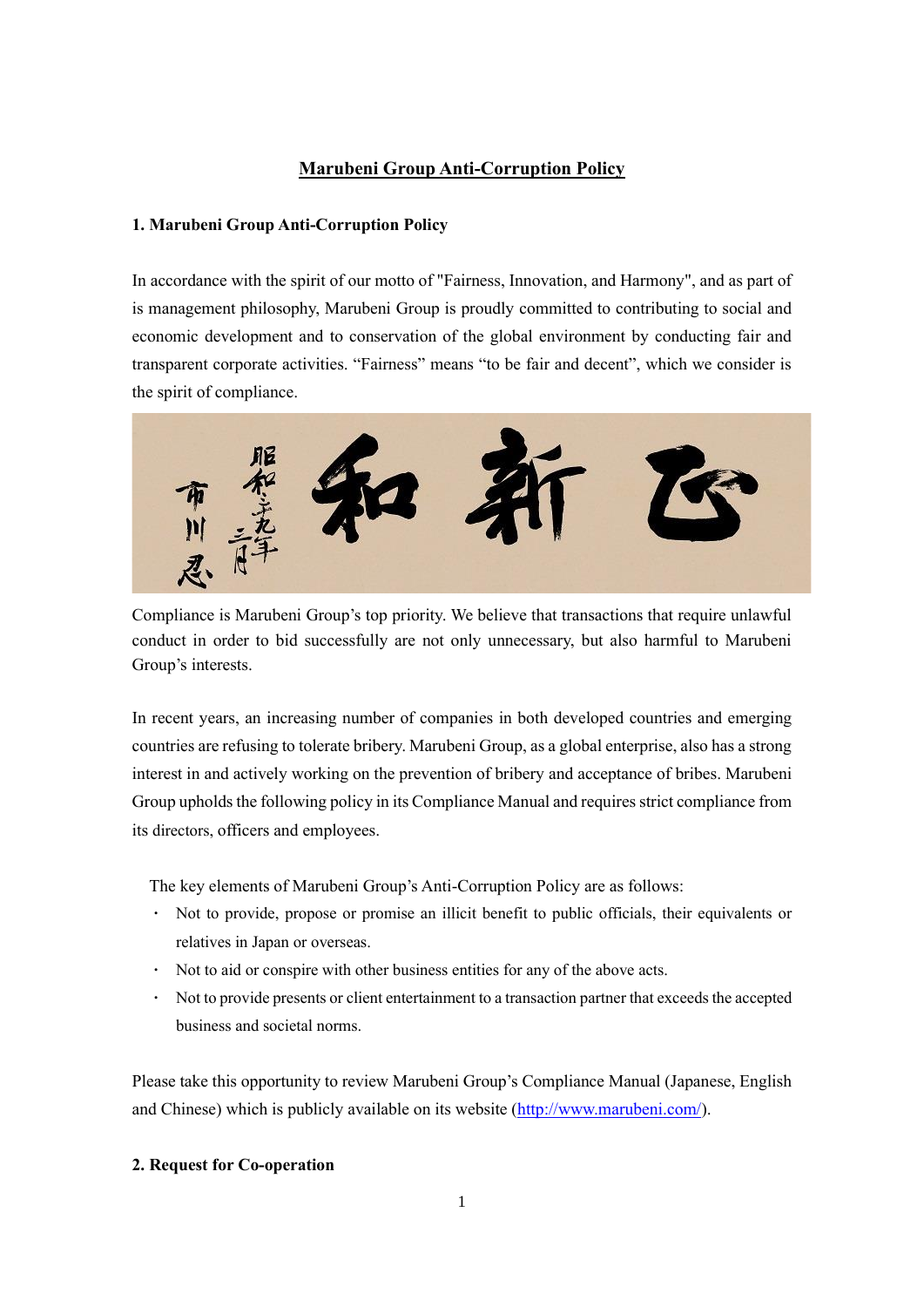In order for Marubeni Group to effectively implement the abovementioned anti-corruption policy, it is essential that Marubeni Group receives cooperation from each of its business partners including agents, consultants, agencies, main contractors, subcontractors and joint venture partners (collectively, the "Business Partners"). Going forward, Marubeni Group hopes to establish a close relationship with companies that can agree to comply with the abovementioned anti-corruption policy and can provide a declaration that they will not be involved in any bribery acts.

# **3. Structures Implemented within Your Company to Prevent Bribery and Acceptance of Bribes**

The main steps taken to comply with Marubeni Group's anti-corruption policy are as follows:

- (1) Present a clear policy to prohibit bribery and acceptance of bribes;
- (2) Establish standards for bribery risk assessment and management of bribery risk in accordance with the assessment of each project;
- (3) Conduct due diligence when appointing Business Partners which covers the prevention of bribery and acceptance of bribes;
- (4) Execute contracts with Business Partners which incorporate provisions to prevent bribery and acceptance of bribes;
- (5) Strictly manage the giving of entertainment, gifts and donations;
- (6) Implement a monitoring system for the prevention of bribery and acceptance of bribes;
- (7) Establish a point of contact for Business Partners to make any reports on bribery and acceptance of bribes offences; and
- (8) Provide regular training for the prevention of bribery and acceptance of bribes.

We understand that you have already established an anti-corruption compliance structure, and hope you will provide us with your compliance manual and anti-corruption internal regulations to better understand that structure. Further, we are pleased to explain our anti-corruption compliance structure at your request.

## **4. Request for Co-operation with Implementation of Due Diligence and Contractual Clauses to Prevent Bribery and Acceptance of Bribes**

As mentioned in Paragraph 3 above, Marubeni Group's policies require its business teams to